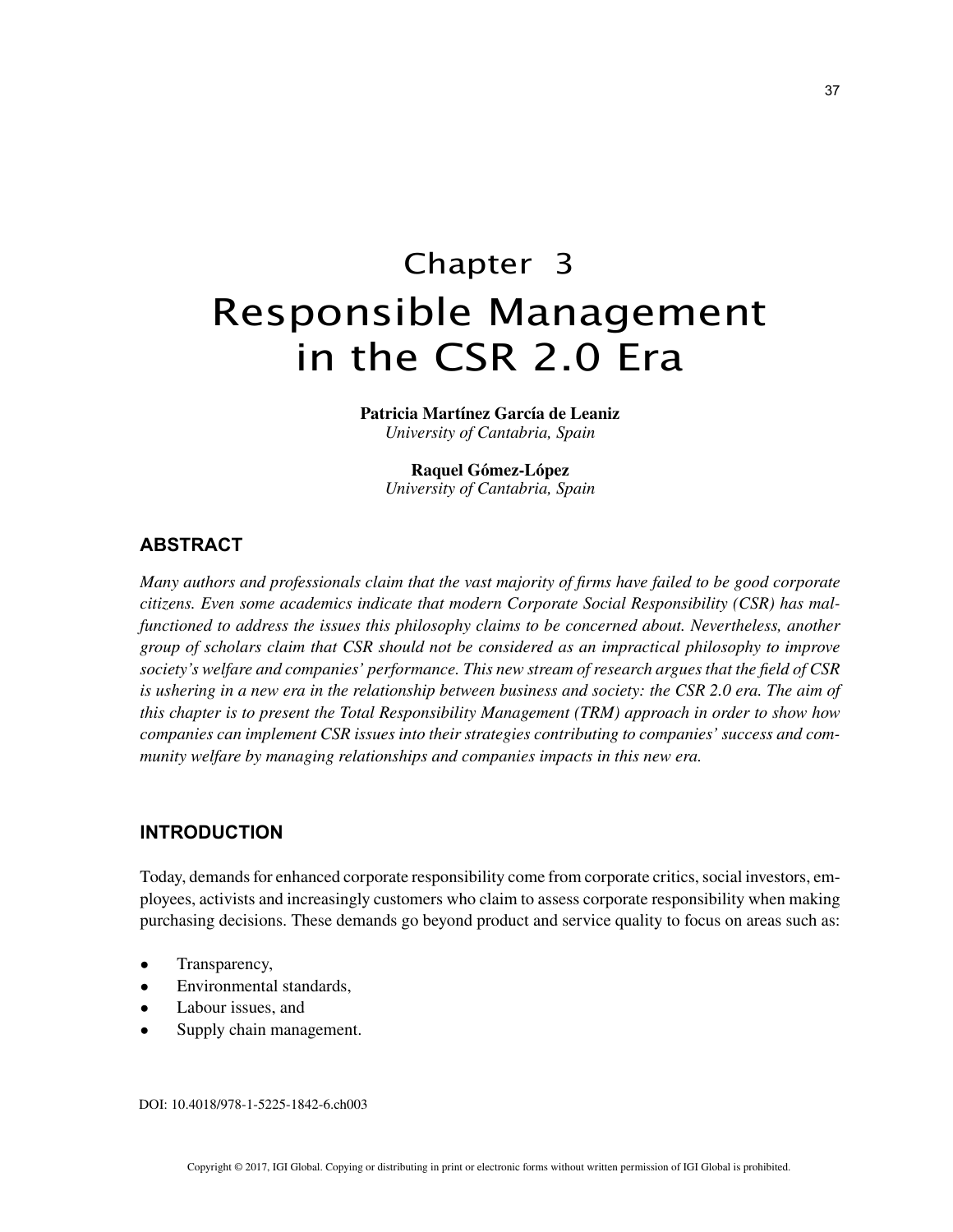Corporate social responsibility (CSR) is defined as a concept whereby companies integrate social and environmental concerns in their business operations and in their interaction with their stakeholders on a voluntary basis (Commission of the European Communities, 2001) (see e.g. Dahlsrud, 2008, for an overview of CSR definitions). Managing stakeholders' relationships and natural resources is becoming the new business imperative (Waddock, Bodwell & Graves, 2002). Following this approach, the concept of CSR is closely aligned with the notion of social license to operate which refers to the level of acceptance or approval by local communities and stakeholders of companies and their operations (World Bank, 2003). Both ideas have evolved recently and are based on the idea that companies need not only government authorization but also social permission to conduct their business (Pike, 2012).

Companies are trying to respond to these demands for accepting corporate responsibility and obtaining social license to operate by developing a number of initiatives to managing the balancing of all these responsibilities. An instance could be the development of social programs to help local communities where companies operate hiring local employees or supporting local business. Additional practices could focus on environmental issues such as:

- The mitigation of the effects of climate change,
- Reduction in the consumption of water, or
- Protection of environmentally valuable habitats.

However, the vast majority of companies fail to be good corporate citizens (Freeman & Liedtka, 1991; Visser, 2010). Some of the reasons given are the existence of selective and compartmentalized programs rather than holistic and systematic approaches at the time of integrating CSR issues into corporate strategies, policies, processes and procedures (Hollender & Breen, 2010) or that executives are unlikely to act voluntarily in the public interest and against shareholder interests (Karnani, 2010).

The aim of this chapter is to present the Total Responsibility Management (TRM) approach in order to show how companies can implement CSR issues into their strategies. The TRM approach is based on managing relationships and company impacts (Waddock  $&$  Bodwell, 2007). In reality, companies manage their responsibilities to stakeholders and the natural environment through the operating practices and strategies they evolve to accomplish their goals. Managing responsibilities goes beyond the traditional activities associated with philanthropy, sometimes associated with narrow definitions of CSR and corporate citizenship. In its broadest sense, responsibility management means taking CSR and corporate citizenship as a core part of the way companies develop and implement its business model. From this perspective, managing responsibility means building trusting relationships with key stakeholders and ensuring companies' impacts are positive rather than negative. Managing responsibility therefore means working to reduce the negative impacts of corporate activities and developing beneficial practices with stakeholders so that long-term relationship can be developed.

TRM approaches start with a vision that includes the company's responsibilities to stakeholders and the natural environment (Waddock & Bodwell, 2004). Thus, the firm must manage those responsibilities by articulating them explicitly and developing codes of conduct with specific standards. The first phase also involves determining which values provide the appropriate foundation for a company's stakeholder-related practices and performance. This foundation is often expressed in corporate values or aspirations, codes of conduct or by the adherence to international standards (e.g., UN Global Compact Principles). Firms must then communicate their vision to stakeholders in order to obtain feedback through the interaction with relevant stakeholders. Once, companies have informed their visions they incorporate this feedback